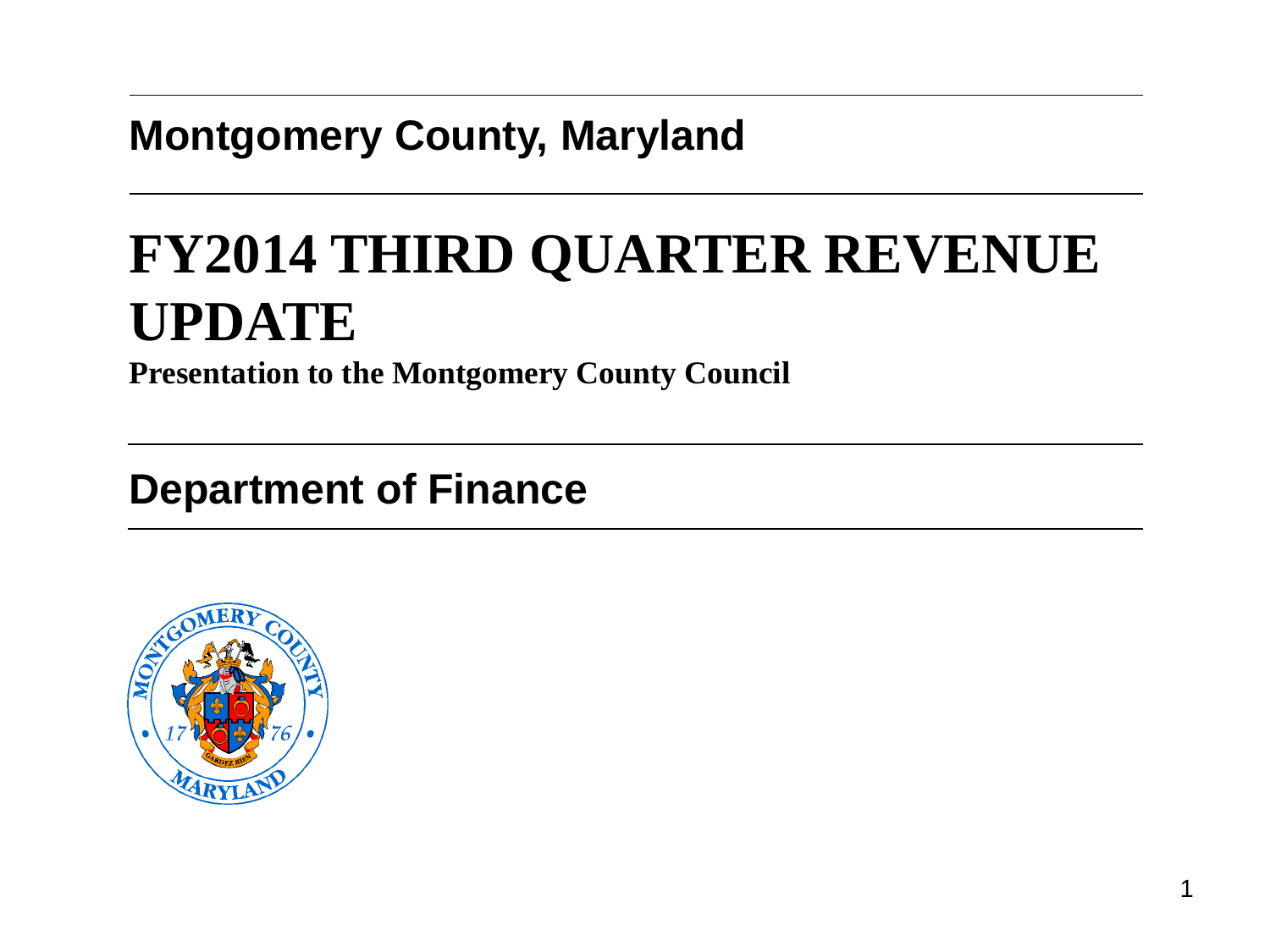## **Revenue Update Three Quarter Fiscal Year Results**

**Total tax revenues, including investment income, totaled \$2.211 billion and were 5.6% above the same period in FY13 due to revenues from the income tax** ( $\uparrow$ 5.5%), the property tax – General Fund ( $\uparrow$ 6.4%), transfer tax ( $\uparrow$ 17.7%), **telephone tax (↑20.4%), and investment income (↑438.2%). However, in January 2014, there was a one-time payment of over \$5.525 million in telephone tax revenues from Verizon for underreporting revenues from prior years. Excluding that payment, total tax revenues totaled \$2.205 billion and 5.4% above FY13***.* 

- **Income Taxes:**
	- Income tax revenues through March stood at \$830.9 million and approximately \$43.5 million above revenues for the same period in FY13. The increase was partly attributed to higher final payments from taxpayers filing for an extension, and the reconciliation for tax year 2012.

#### • **Property Taxes:**

– The General Fund (G.F.) portion of property tax collections (including penalties and interest) was \$1.075 billion (↑6.4%) through March compared to the same period in FY13. The increase is primarily due to an increase in the real property tax rate from \$0.724 to \$0.759 per \$100 of assessed value.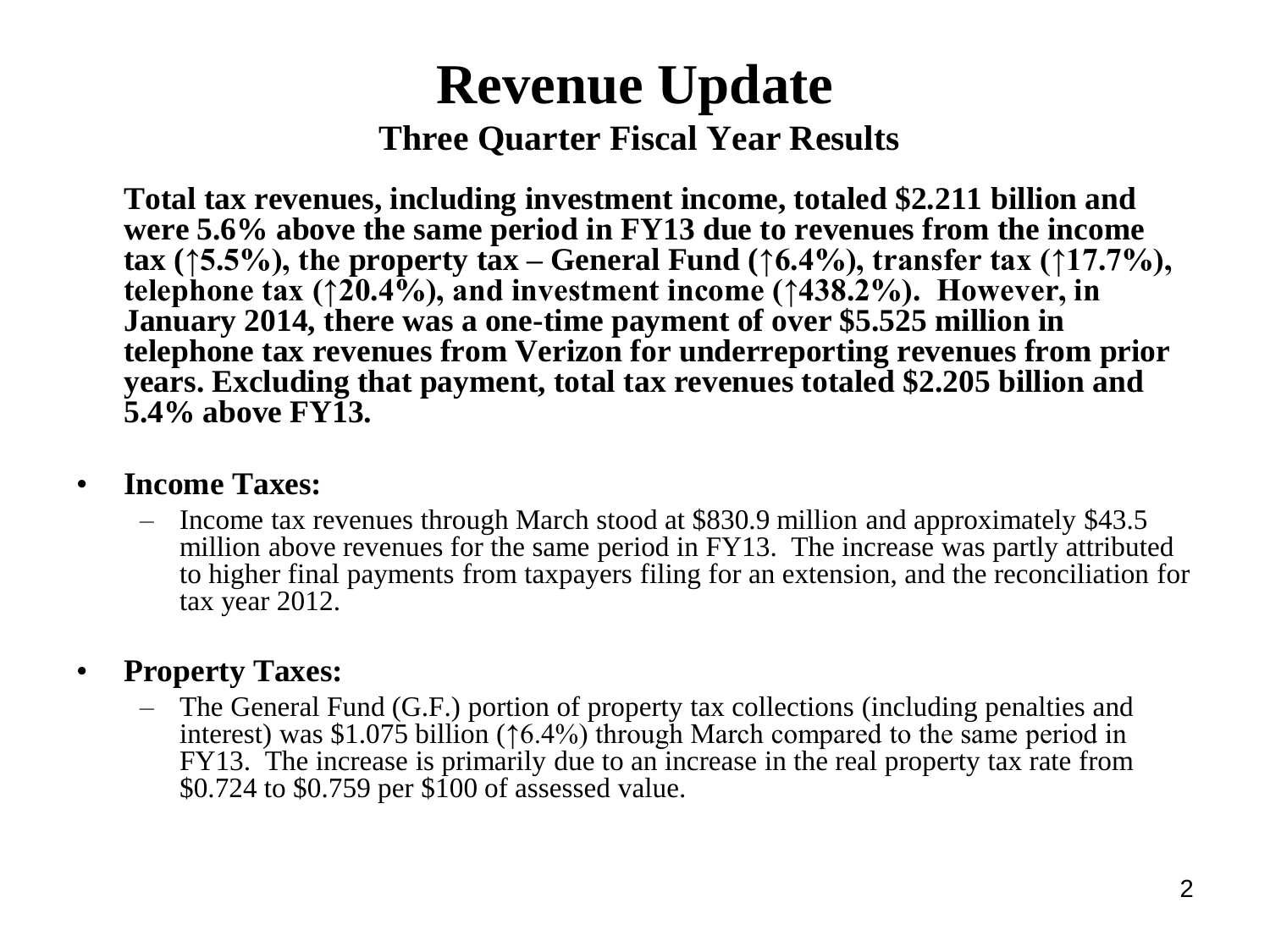## **Revenue Update Three Quarter Fiscal Year Results**

#### • **Property Taxes (continued):**

– After two consecutive yearly declines in real property taxable assessments, real property taxable assessment is estimated to increase 1.0 percent in FY14.

#### • **Transfer and Recordation Taxes:**

- Revenues from the transfer tax (excluding condominium conversions) through March of FY14 were nearly \$68.0 million, or 17.7% above the same period last fiscal year.
- Revenues from the recordation tax (excluding the CIP portion and the rate premium) were \$41.9 million, a decrease of 0.3% over last fiscal year.
- The increase in the transfer tax is due to an increase in revenues from residential transactions (↑18.1%) and a slight increase in non-residential revenues (↑0.8%). The total volume of transfers, not including condo conversions, was up 13.0% during the three quarters of FY14 compared to the same period last fiscal year. However, the total volume of recordation tax transactions (excluding CIP portion and rate premium) was down 48.5% compared to the three quarters of fiscal year 2013. The increase in the transfer tax transactions were attributed to a rebound in housing sales during the first three quarters of FY14 ( $\uparrow$ 13.0%) and the reduction in recordation tax transactions is attributed to the significant decline in mortgage refinancing and the increase in the limited exemption for indemnity deed of trust – IDOT  $(159.6\%)$ .
- The combined amount of revenues from the transfer and recordation taxes (excluding condo conversions, CIP portion, and rate premium) was \$109.8 million compared to \$99.8 million for the same period last year (↑10.1%).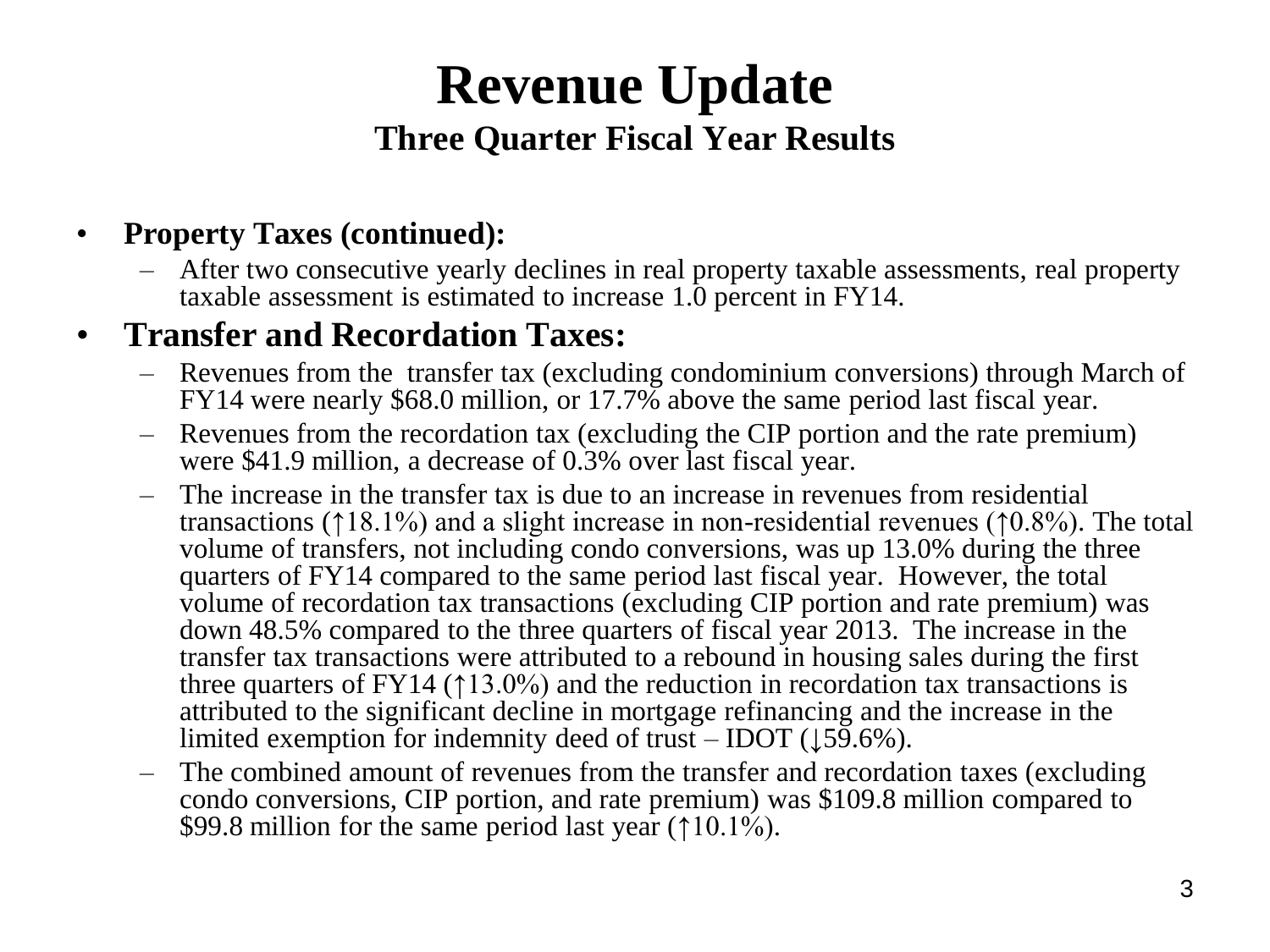### **Revenue Update Three Quarter Fiscal Year Results**

### • **Consumption Taxes:**

- Total revenues from the consumption taxes (fuel/energy, hotel/motel, telephone, and admissions) totaled \$194.7 million, which were 0.2% below the three quarters of FY13. The decrease is attributed to the decline in the rates for the fuel/energy tax and a decline of 10.5 percent in hotel-motel tax revenues to date.
- Fuel/energy tax collections totaled \$146.5 million and 3.5% below the same period in FY13. The decline is attributed to the decline in the rates enacted by the County Council in May 2013.
- Revenues from the telephone tax were \$35.9 million and 20.4% above the previous fiscal year. The increase in total revenues is attributed to the one-time payment by Verizon. Excluding that payment, revenues increased 1.9 percent.
- Revenues from the hotel/motel tax were 10.5% below the same period last fiscal year. This decrease is due to the shutdown of the federal government during the fall of 2013 and the impacts of federal sequestration on federal government related travel.
- Revenues from the admissions tax were down 1.8% compared to the same period last fiscal year and largely attributed to receipts from coin-operated arcades ( $\downarrow$ 13.0%), golf facilities ( $\downarrow$ 12.5%), and athletic facilities ( $\downarrow$ 10.3%).